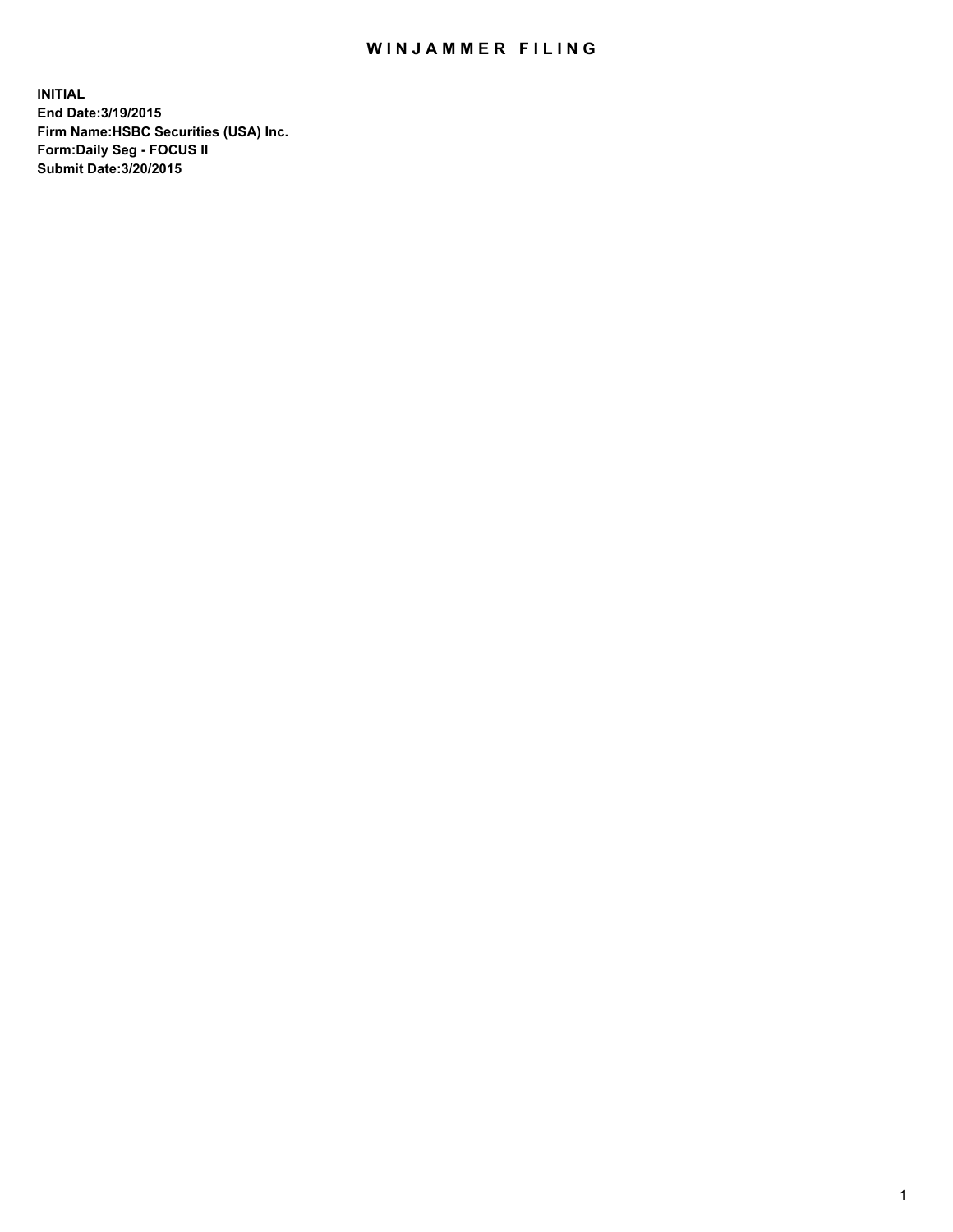## **INITIAL End Date:3/19/2015 Firm Name:HSBC Securities (USA) Inc. Form:Daily Seg - FOCUS II Submit Date:3/20/2015 Daily Segregation - Cover Page**

| Name of Company<br><b>Contact Name</b><br><b>Contact Phone Number</b><br><b>Contact Email Address</b>                                                                                                                                                                                                                          | <b>HSBC Securities (USA) Inc.</b><br><b>Steven Richardson</b><br>212-525-6445<br>steven.richardson@us.hsbc.com |
|--------------------------------------------------------------------------------------------------------------------------------------------------------------------------------------------------------------------------------------------------------------------------------------------------------------------------------|----------------------------------------------------------------------------------------------------------------|
| FCM's Customer Segregated Funds Residual Interest Target (choose one):<br>a. Minimum dollar amount: ; or<br>b. Minimum percentage of customer segregated funds required:%; or<br>c. Dollar amount range between: and; or<br>d. Percentage range of customer segregated funds required between: % and %.                        | 50,000,000<br>0 <sub>0</sub><br>0 <sub>0</sub>                                                                 |
| FCM's Customer Secured Amount Funds Residual Interest Target (choose one):<br>a. Minimum dollar amount: ; or<br>b. Minimum percentage of customer secured funds required:%; or<br>c. Dollar amount range between: and; or<br>d. Percentage range of customer secured funds required between:% and%.                            | 10,000,000<br><u>0</u><br>0 <sub>0</sub><br>0 <sub>0</sub>                                                     |
| FCM's Cleared Swaps Customer Collateral Residual Interest Target (choose one):<br>a. Minimum dollar amount: ; or<br>b. Minimum percentage of cleared swaps customer collateral required:% ; or<br>c. Dollar amount range between: and; or<br>d. Percentage range of cleared swaps customer collateral required between:% and%. | 30,000,000<br>00<br><u>00</u>                                                                                  |

Attach supporting documents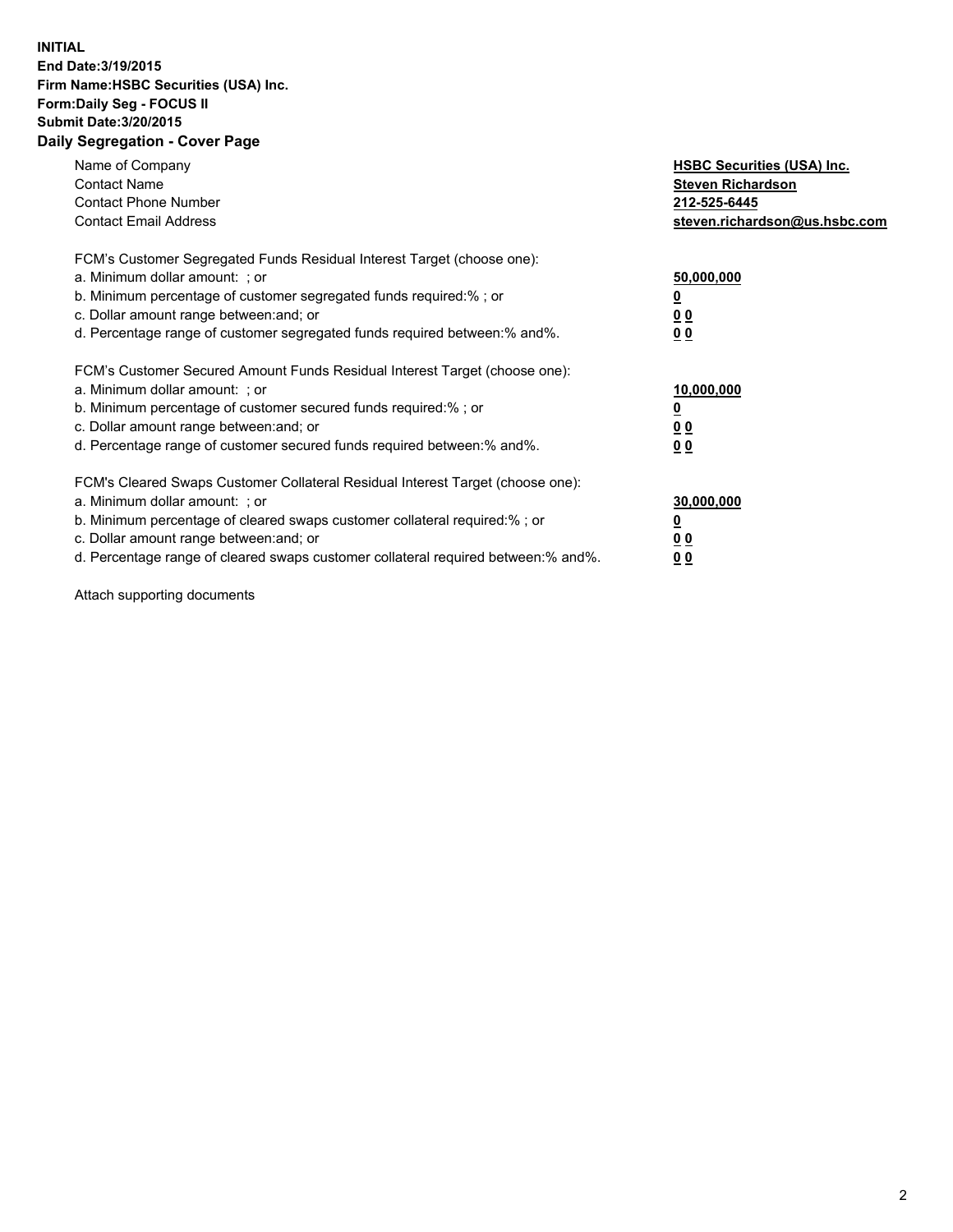**INITIAL End Date:3/19/2015 Firm Name:HSBC Securities (USA) Inc. Form:Daily Seg - FOCUS II Submit Date:3/20/2015 Daily Segregation - Secured Amounts**

Foreign Futures and Foreign Options Secured Amounts Amount required to be set aside pursuant to law, rule or regulation of a foreign government or a rule of a self-regulatory organization authorized thereunder **0** [7305] 1. Net ledger balance - Foreign Futures and Foreign Option Trading - All Customers A. Cash **123,388,551** [7315] B. Securities (at market) **29,385,308** [7317] 2. Net unrealized profit (loss) in open futures contracts traded on a foreign board of trade **9,685,096** [7325] 3. Exchange traded options a. Market value of open option contracts purchased on a foreign board of trade **0** [7335] b. Market value of open contracts granted (sold) on a foreign board of trade **0** [7337] 4. Net equity (deficit) (add lines 1. 2. and 3.) **162,458,955** [7345] 5. Account liquidating to a deficit and account with a debit balances - gross amount **178,922** [7351] Less: amount offset by customer owned securities **-178,806** [7352] **116** [7354] 6. Amount required to be set aside as the secured amount - Net Liquidating Equity Method (add lines 4 and 5) **162,459,071** [7355] 7. Greater of amount required to be set aside pursuant to foreign jurisdiction (above) or line 6. **162,459,071** [7360] FUNDS DEPOSITED IN SEPARATE REGULATION 30.7 ACCOUNTS 1. Cash in banks A. Banks located in the United States **42,936,169** [7500] B. Other banks qualified under Regulation 30.7 **0** [7520] **42,936,169** [7530] 2. Securities A. In safekeeping with banks located in the United States **74,385,308** [7540] B. In safekeeping with other banks qualified under Regulation 30.7 **0** [7560] **74,385,308** [7570] 3. Equities with registered futures commission merchants A. Cash **0** [7580] B. Securities **0** [7590] C. Unrealized gain (loss) on open futures contracts **0** [7600] D. Value of long option contracts **0** [7610] E. Value of short option contracts **0** [7615] **0** [7620] 4. Amounts held by clearing organizations of foreign boards of trade A. Cash **0** [7640] B. Securities **0** [7650] C. Amount due to (from) clearing organization - daily variation **0** [7660] D. Value of long option contracts **0** [7670] E. Value of short option contracts **0** [7675] **0** [7680] 5. Amounts held by members of foreign boards of trade A. Cash **82,629,840** [7700] B. Securities **0** [7710] C. Unrealized gain (loss) on open futures contracts **9,685,096** [7720] D. Value of long option contracts **0** [7730] E. Value of short option contracts **0** [7735] **92,314,936** [7740] 6. Amounts with other depositories designated by a foreign board of trade **0** [7760] 7. Segregated funds on hand **0** [7765] 8. Total funds in separate section 30.7 accounts **209,636,413** [7770] 9. Excess (deficiency) Set Aside for Secured Amount (subtract line 7 Secured Statement Page 1 from Line 8) **47,177,342** [7380] 10. Management Target Amount for Excess funds in separate section 30.7 accounts **33,871,041** [7780] 11. Excess (deficiency) funds in separate 30.7 accounts over (under) Management Target **13,306,301** [7785]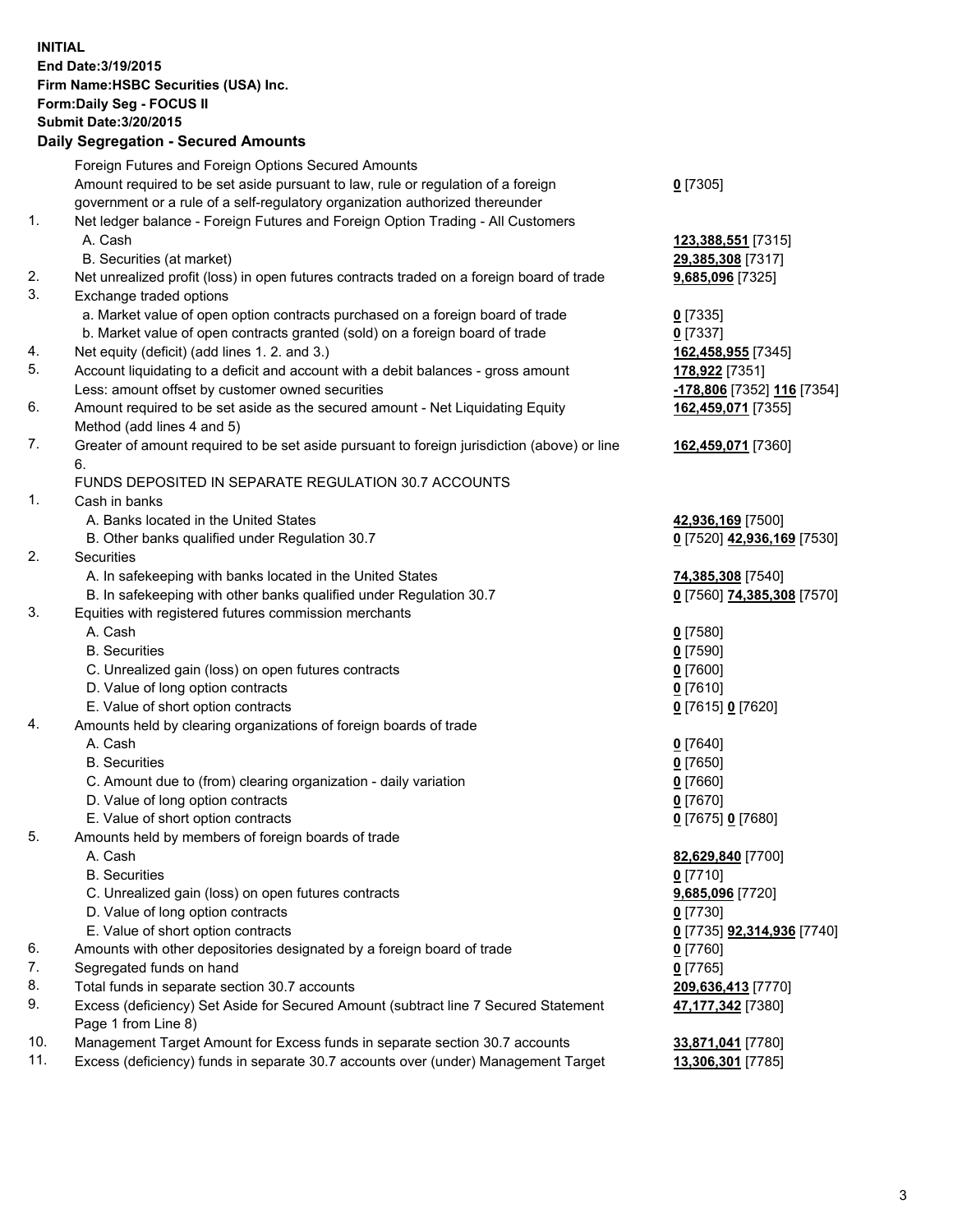|                            | <b>INITIAL</b>                                                                                 |                            |  |  |  |
|----------------------------|------------------------------------------------------------------------------------------------|----------------------------|--|--|--|
|                            | End Date: 3/19/2015                                                                            |                            |  |  |  |
|                            | Firm Name: HSBC Securities (USA) Inc.                                                          |                            |  |  |  |
| Form: Daily Seg - FOCUS II |                                                                                                |                            |  |  |  |
|                            | <b>Submit Date: 3/20/2015</b>                                                                  |                            |  |  |  |
|                            | Daily Segregation - Segregation Statement                                                      |                            |  |  |  |
|                            | SEGREGATION REQUIREMENTS(Section 4d(2) of the CEAct)                                           |                            |  |  |  |
| 1.                         | Net ledger balance                                                                             |                            |  |  |  |
|                            | A. Cash                                                                                        | 139,765,279 [7010]         |  |  |  |
|                            | B. Securities (at market)                                                                      | 671,100,940 [7020]         |  |  |  |
| 2.                         | Net unrealized profit (loss) in open futures contracts traded on a contract market             | 182,714,093 [7030]         |  |  |  |
| 3.                         | Exchange traded options                                                                        |                            |  |  |  |
|                            | A. Add market value of open option contracts purchased on a contract market                    | 99,917,392 [7032]          |  |  |  |
|                            | B. Deduct market value of open option contracts granted (sold) on a contract market            | -17,275,865 [7033]         |  |  |  |
| 4.                         | Net equity (deficit) (add lines 1, 2 and 3)                                                    | 1,076,221,839 [7040]       |  |  |  |
| 5.                         | Accounts liquidating to a deficit and accounts with                                            |                            |  |  |  |
|                            | debit balances - gross amount                                                                  | 3,308,479 [7045]           |  |  |  |
|                            | Less: amount offset by customer securities                                                     | -3,308,479 [7047] 0 [7050] |  |  |  |
| 6.                         | Amount required to be segregated (add lines 4 and 5)                                           | 1,076,221,839 [7060]       |  |  |  |
|                            | FUNDS IN SEGREGATED ACCOUNTS                                                                   |                            |  |  |  |
| 7.                         | Deposited in segregated funds bank accounts                                                    |                            |  |  |  |
|                            | A. Cash                                                                                        | 12,907,750 [7070]          |  |  |  |
|                            | B. Securities representing investments of customers' funds (at market)                         | $0$ [7080]                 |  |  |  |
|                            | C. Securities held for particular customers or option customers in lieu of cash (at            | 80,539,600 [7090]          |  |  |  |
|                            | market)                                                                                        |                            |  |  |  |
| 8.                         | Margins on deposit with derivatives clearing organizations of contract markets                 |                            |  |  |  |
|                            | A. Cash                                                                                        | 244,487,944 [7100]         |  |  |  |
|                            | B. Securities representing investments of customers' funds (at market)                         | 138,232,194 [7110]         |  |  |  |
|                            | C. Securities held for particular customers or option customers in lieu of cash (at<br>market) | 590,561,339 [7120]         |  |  |  |
| 9.                         | Net settlement from (to) derivatives clearing organizations of contract markets                | 8,267,469 [7130]           |  |  |  |
| 10.                        | Exchange traded options                                                                        |                            |  |  |  |
|                            | A. Value of open long option contracts                                                         | 99,917,392 [7132]          |  |  |  |
|                            | B. Value of open short option contracts                                                        | -17,275,865 [7133]         |  |  |  |
| 11.                        | Net equities with other FCMs                                                                   |                            |  |  |  |
|                            | A. Net liquidating equity                                                                      | 29,238,931 [7140]          |  |  |  |
|                            | B. Securities representing investments of customers' funds (at market)                         | <u>0</u> [7160]            |  |  |  |
|                            | C. Securities held for particular customers or option customers in lieu of cash (at            | $0$ [7170]                 |  |  |  |
|                            | market)                                                                                        |                            |  |  |  |
| 12.                        | Segregated funds on hand                                                                       | $0$ [7150]                 |  |  |  |
| 13.                        | Total amount in segregation (add lines 7 through 12)                                           | 1,186,876,754 [7180]       |  |  |  |
| 14.                        | Excess (deficiency) funds in segregation (subtract line 6 from line 13)                        | 110,654,915 [7190]         |  |  |  |
| 15.                        | Management Target Amount for Excess funds in segregation                                       | 50,000,000 [7194]          |  |  |  |
| 16.                        | Excess (deficiency) funds in segregation over (under) Management Target Amount                 | 60,654,915 [7198]          |  |  |  |

16. Excess (deficiency) funds in segregation over (under) Management Target Amount Excess